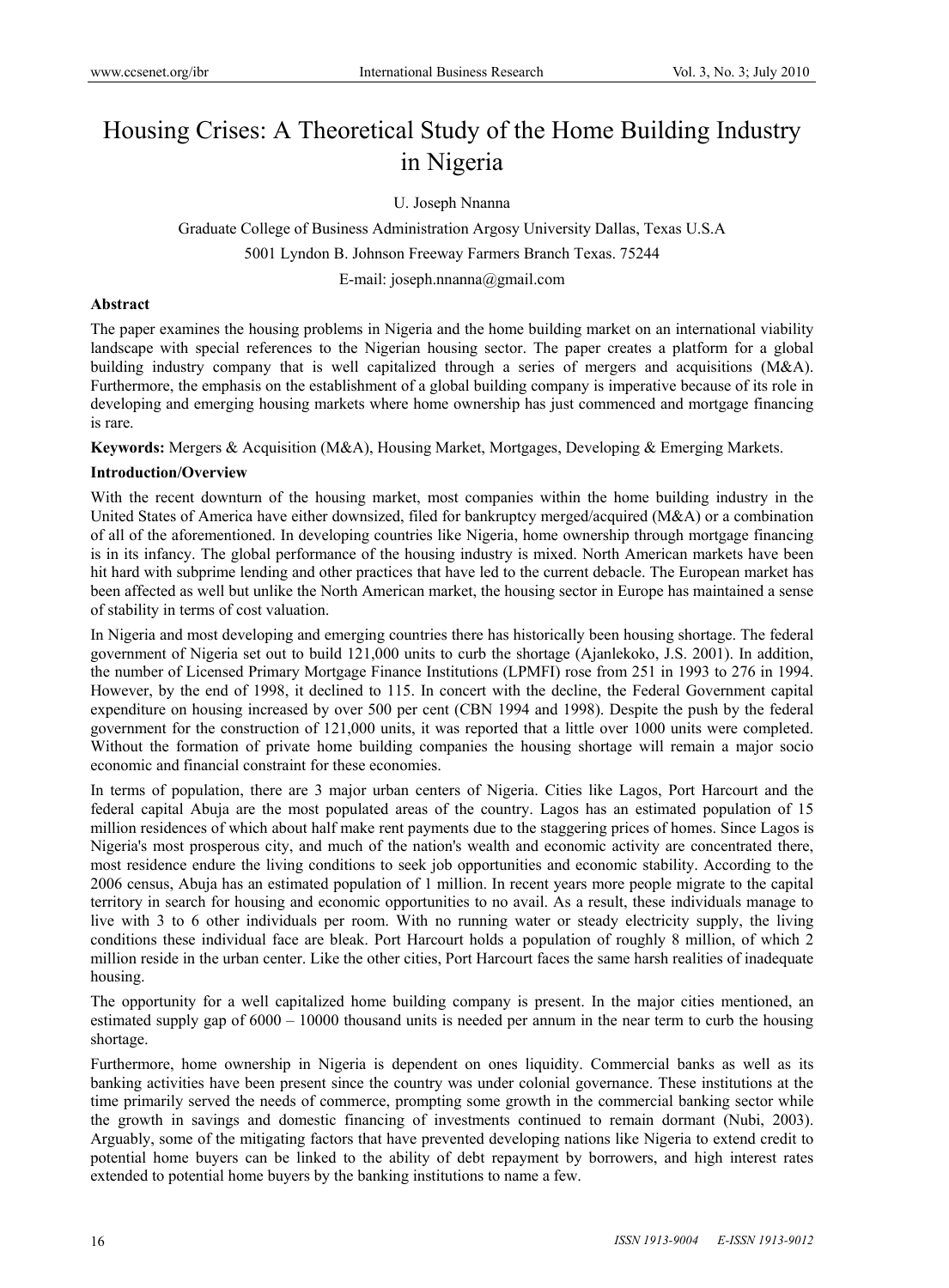Recently in the American Housing market Pulte merged with Centex. While Pulte executives dominate the roster of the newly merged Pulte, the company is adopting some of Centex's operating principles, including a push toward selling homes that are built to order, rather that speculative homes, because they tend to yield greater margins. The new Pulte is also moving toward Centex's cadence model of construction. This approach, which is essentially even-flow production, applies manufacturing techniques to home building, calling for a steady number of homes to be in various stages of construction at all times, smoothing the process, and creating savings through efficiencies (Burney, 2009). The merger of the two companies has created a stronger force that will be able to survive the downturn.

The researcher firmly believes that with the emergence of mortgage financing in Nigeria, various building companies should undergo (M&A) in order to have adequate capital and leverage to break into the developing and emerging markets. To that effect, it is important to note that in every business and financial crises, a niche market can be formed in order to sustain growth and profitability. Furthermore, the historic problems that have prevented developing and emerging countries from extending credit to home buyers will be explained. The researcher intends on accomplishing this by explaining the key factors such as: Debt repayment by borrowers, lack of home building companies, and the high interest rates by the banking institution. Lastly, a case is made for a global building company through (M&A).

# **Literature Review**

# **Debt repayment by Borrowers:**

The major issues that arise from the ability of one to pay back a home loan can be traced to the staggering cost of land in relation to wages and salaries, and transaction or origination cost associated with the loan agreement. Buckley (1989) opines in developing countries there is seldom mortgage credit extended to potential home buyers because of the high transaction cost associated with enforcing the contract. Where the reverse is the case for developed countries that is, mortgage credit is restrained by the cost of the post contract governance. Acquiring mortgage debt is an insidious problem in developing countries because of the in balance of cost of building to an individuals earning power. Since the majority of the materials required in constructing a house are monopolized, these companies can fix the prices for the bricks, blocks and cement needed for construction. Furthermore unlike developing countries, securing financing for a home is facile. In the United States for instance, a thorough background check is conducted. During this time the banks or mortgage companies run the personal information obtained from the applicant verifying income, place of employment, and place of residence to name a few. Once these items can be verified, the next step is computing the affordability factor. Some applicants are denied because they are over leveraged. That is to say the debt to income ratio is unfavorable. In the case of developing countries these steps can be replicated but should be strongly enforced if one defaults on a loan agreement.

Since there is an estimated 15 million residence in the aforementioned cities renting homes and apartments on a monthly basis, one begs to question why a home building company cannot build an affordable home for these individuals and in turn collect there monthly payments? After all, once you are done paying your mortgage you become the owner of the property to which you reside. While on the other hand there is no financial gain from making rental payments from the view point of the renter.

## **Lack of Home Building Companies:**

According to Nubi (2003), and Zubairu (2000), the absence of large real estate development companies with access to the relevant technology and financial muscle to develop cheap houses on a mass scale for the urban poor is a major setback in the housing delivery system. The lack of major developers has discouraged the development and local production of low cost building materials on a commercial basis. Nubi (2003) asserts that Cappa and Dalberto, solely own Oregun Clay Industry. Since the formation of these companies, a monopolistic market was created and the two companies have enjoyed profits since its inception. Consequently, the market created has not helped to reduce the prices which are supposed to be an alternative to cinder blocks. Currently in Nigeria, bricks are more expensive than blocks. The reliance of more builders on imported conventional building materials has led to high cost of construction, thereby compounding the problem of affordability (Nubi, 2003).

In lieu of major home building companies, the emergence of low skilled contractors has created a major problem for home owners during the process of construction. Researchers like Windapo (2000), Iyagba, & Asumo, (1997), and Odusami (1998) stated that the reliance on low skilled contractors and laborers alike is one of the major problems stifling progress in the home building industry in developing countries. For instance, if one decides to build a house in Nigeria, the probability of these individuals spending more money than budgeted is higher because of errors on the part of the construction workers. In some cases the errors may be from the design or foundation issues. In scenarios like this, the home builder would stop construction of the home and sue the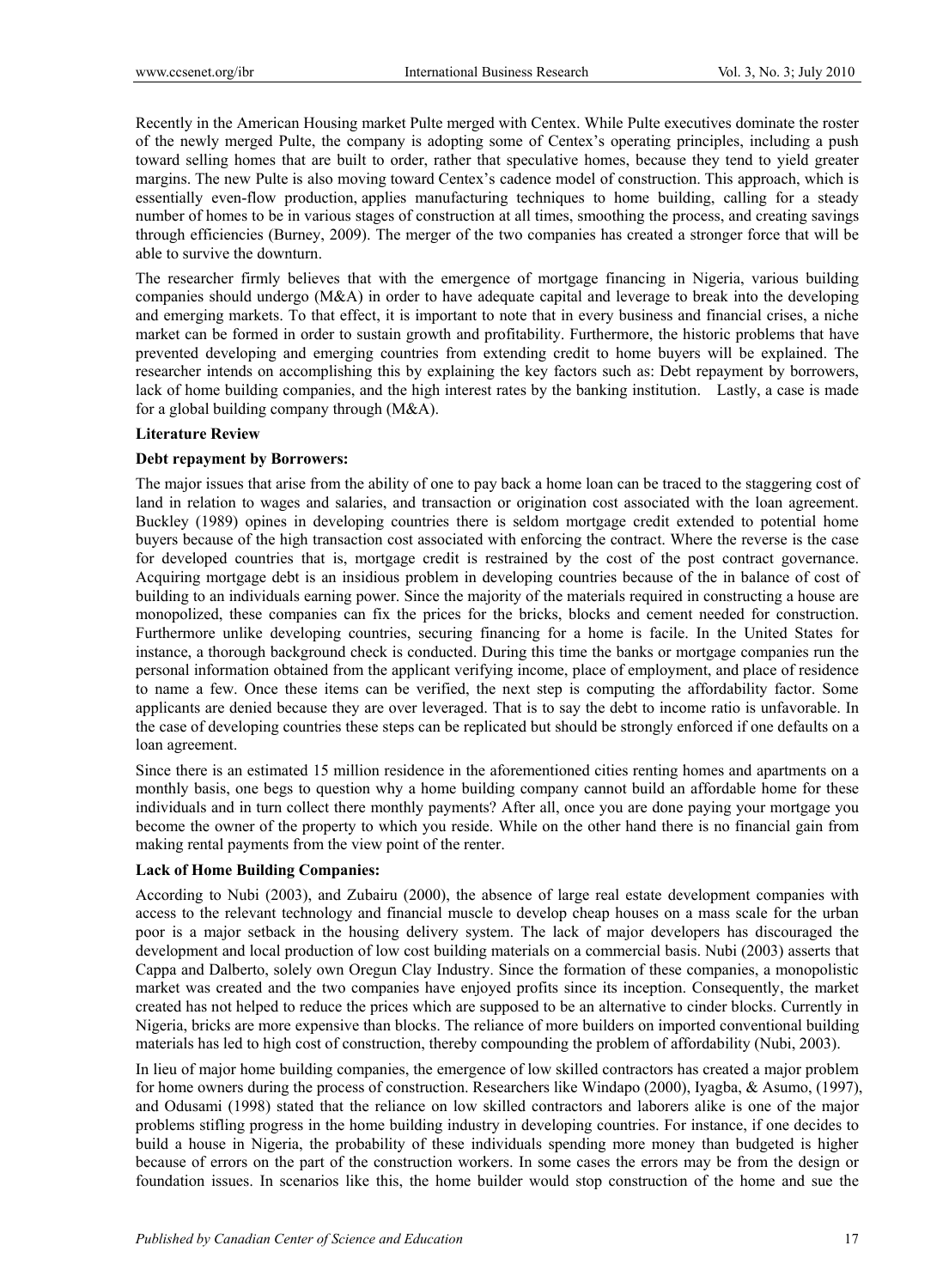contractor hoping to recover the losses. On the other hand, if there were home building companies who have the resources to build the home, the burden would rest upon the company and not fall on the individual. After all, ownership does not transfer until the home is 100 per cent complete.

#### **High Interest Rates:**

Recently, Nubi (2003) enumerated the new structure for housing finance, in that framework came about the National Housing Fund (NHF) in 1992 which is a governmental agency established to provide loan financing to individuals. This institution can be directly compared to Fannie Mae of the United States. The NHF role is essentially to ensure a continuous flow of long term funding for housing development and to provide affordable loans for low income housing. Once this institution was formed, there came about the emergence of private mortgage companies. Despite the good intentions, Nubi (2003) asserts the technicalities and difficulties of releasing the loan to the mortgage institutions to lend to the public have not been properly implemented and as such most potential home buyers have been frustrated by the high interest rate and cost of funding. Without the steady stream of funds, most mortgage companies began raising the funds on their own by the way of deposits and savings and then pushing the burden on the potential home buyer.

In developed countries interest rates range from 4.75% to 7% on fixed term 30 year home loans, in contrast developing countries like Nigeria, interest rates are staggering. In most cases, the range is from 15% to 20% payable on a 5 year mortgage loan. Without proper systematic overhaul, the housing problems will continue without end in sight.

## **Definition**

#### **Mergers & Acquisition:**

To enable home affordability in developing countries the researcher asserts a (M&A) is in order. A (M&A) can be explained as an aspect of corporate strategy, corporate finance and management dealing with the buying, selling and combining of different companies that can aid, finance, or help a growing company in a given industry grow rapidly without having to create another business entity (Depamphils, 2008). In the case of the home building industry, there has not been any multi - National home building Company formed. Although there have been numerous (M&A) transactions in the banking and investment sector as well as the manufacturing sector. To name a few, Heidelberg Cement group a building materials company based in Germany has been successful in the acquisition of several building company across continents. Lehigh cement and Hanson Aggregates is a couple of the North American acquisitions. Since every market is not the same, Heidelberg has been able to synergize and remain profitable in its separate entities around the world. With the global financial crises impact on the housing industry of many developed countries, many home building companies are finding it difficult to avoid bankruptcy. The merger of Pulte and Centex has created one of the biggest home building companies in the world. In the United States there are several home building companies who have been reporting staggering losses since 2007.

In the event of a merger Porter (2005) asserts that the determinant of a company's profitability is the attractiveness of the industry in which it operates. It is quite obvious that in Nigeria the demand for affordable homes are present, the major issues are financing and affordability. Some of the generic strategies highlighted by Porter are: cost leadership, differentiation strategy and focus strategy. As this pertains to the home building industry one may conclude that not anyone of these strategies will succeed in the long term alone. A combination of cost leadership and differentiation will aid in capturing majority of the profits in the global housing sector. According to Marcus (2005), the cost leadership strategy emphasizes efficiency. By producing high volumes of standardized products, the mergers of these companies may take advantage of economies of scale and experience curve effects. The product is often a basic no-frills product that is produced at a relatively low cost and made available to a very large customer base. Maintaining this strategy requires a continuous search for cost reductions in all aspects of the business. While on the other hand the differentiation strategy is aimed at the broad market that involves the creation of a product or services that is perceived throughout its industry as unique. Combining the two strategies can sustain growth in the long term for the global company.

Lastly, numerous articles have been published by researchers such as (Marcus, 2005; Porter, 1980; Porter 2005) to name a few in the management and financial literature on strategy and planning. The researcher believes that the market shares that can be captured by the global company through (M&A) are the low as well as middle class because these classes of people make up a greater number of the population of all African countries. In the interim, decision makers within the company should continuously monitor changes in the market in order to maximize the resources as well as new prospective home buyers.

The data on the figures below represents the economic pricing per square feet in Nigeria and the United States from 2000-2008. The Nigerian currency the "Naira" has been converted to present a concise comparison.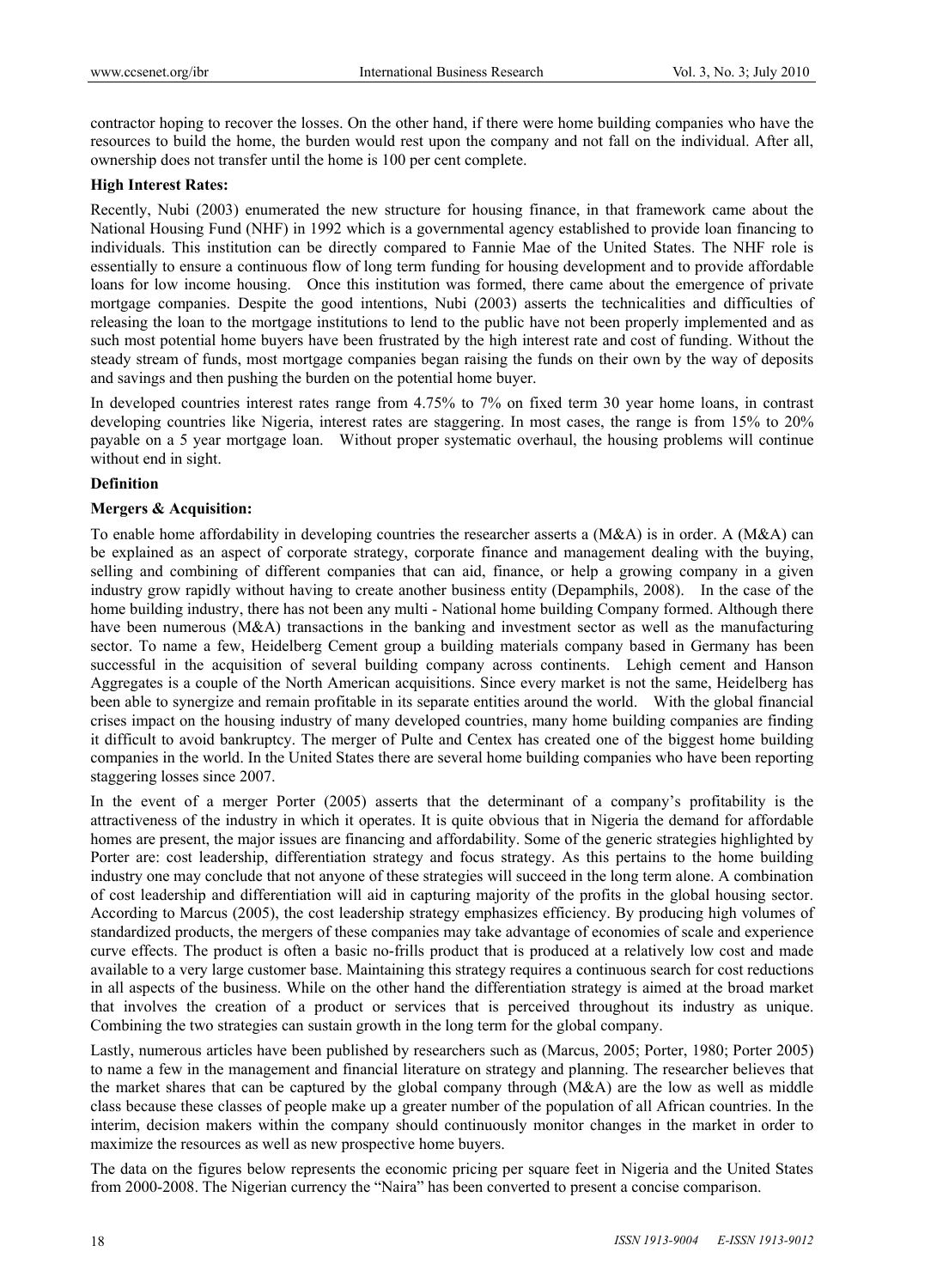Based on the cost analysis, it is important to note that given the purchasing power of the American dollar and the increasing inflation issues affecting Nigeria and most developing countries, a well capitalized company will benefit vastly from the opportunity presented. Furthermore, the business model that will aid in the success of this endeavor is the loyalty business model which companies employ to generate loyalty to customers and other stakeholders. Focusing on the quality of product and service leads to customer satisfaction, which generally translates to customer loyalty and sustainable profitability. Dawkins & Reicheld (1990) elucidates that a 5% improvement in customer retention can cause an increase in profitability between 25% and 85% (in terms of net present value) depending upon the industry. The exponential increase in profitability can be linked to the following criteria;

1. Long term customers tend to be less inclined to switch and also tend to be less price sensitive. This can result in stable unit sales volume and increases in dollar-sales volume.

2. Long term customers may initiate free word of mouth promotions and referrals.

3. Long term customers tend to be satisfied with their relationship with the company and are less likely to switch to competitors, making market entry or competitors' market share gains difficult.

### **Recommendation/ Conclusion:**

To recapitulate, in Nigeria and must developing countries, there is a stringent demand for home building companies who can build affordable homes for the individuals that seek them, and also provide financing for the loans. The home building company needed is not the typical builder whose role is merely building a house. In this case, the paper emphasizes the need for the formation of a multi – national company to carry out this project. The technologies and skilled labor shortage in these countries are limited and as such it is imperative that the formation of a global builder will aid in bridging the education and technological gap. Furthermore, since there is a problem with debt repayment by borrowers, reducing the cost of the home on the part of the new global company by using new materials and technologies will further curb the issue with affordability and debt repayment.

On that note the paper recommends the following actions must transpire.

1. A series of mergers of the home building industry in the United States, Asia, and Europe. Once the mergers have been accomplished, the new company that has emerged should move into the developing countries of Africa and acquire the smaller companies that are still operational. Doing so will create a sense of glocalization. That is, being global but acting local. The overall objective by these (M&A) is specifically intended for capital building and synergizing resources within the companies' structure.

2. The acquisition of the smaller companies in the developing countries will be beneficial in maneuvering and understanding the politics, zoning rules, and laws within the host country. Having employees that are familiar with the language of the people will also reassure the prospective home buyer that all business dealings are legitimate.

3. The built up capital by the new global building company will be able to secure and streamline the building processes of the home because each project is self funded. The cost of construction of homes in developed countries is significantly cheaper than that of undeveloped countries because of the varying materials used in the building process. For example, in the United States, the average timeframe for constructing a new home range from 3-6 months. While in developing countries like Nigeria it is difficult to complete a house in 1 year.

#### **Acknowledgements:**

The author would like to thank O. Joseph Nnanna Ph.D., for the review of this paper. Also special thanks to the two anonymous reviewers of the paper. The views expressed are personal and do not represent those of the above individual.

#### **References**

Ajanlekoko, J.S. (2001). Sustainable Housing Development in Nigeria: The Financial and Infrastructural Implication. Presented paper at the International Conference on Spatial Information for Sustainable Development Nairobi, Kenya.

Buckley, R.M. (1989). Housing Finance in Developing Countries: A transaction Cost approach. World Bank Working Papers.

Burney, T. (2009). Retrieved from http://www.builderonline.com/mergers-and-Acquisitions/pulte-centex-merger-nets-synergy-savings.aspx

CBN (1993-1997) Statistical Bulletin (Various issues) CBN; Abuja.